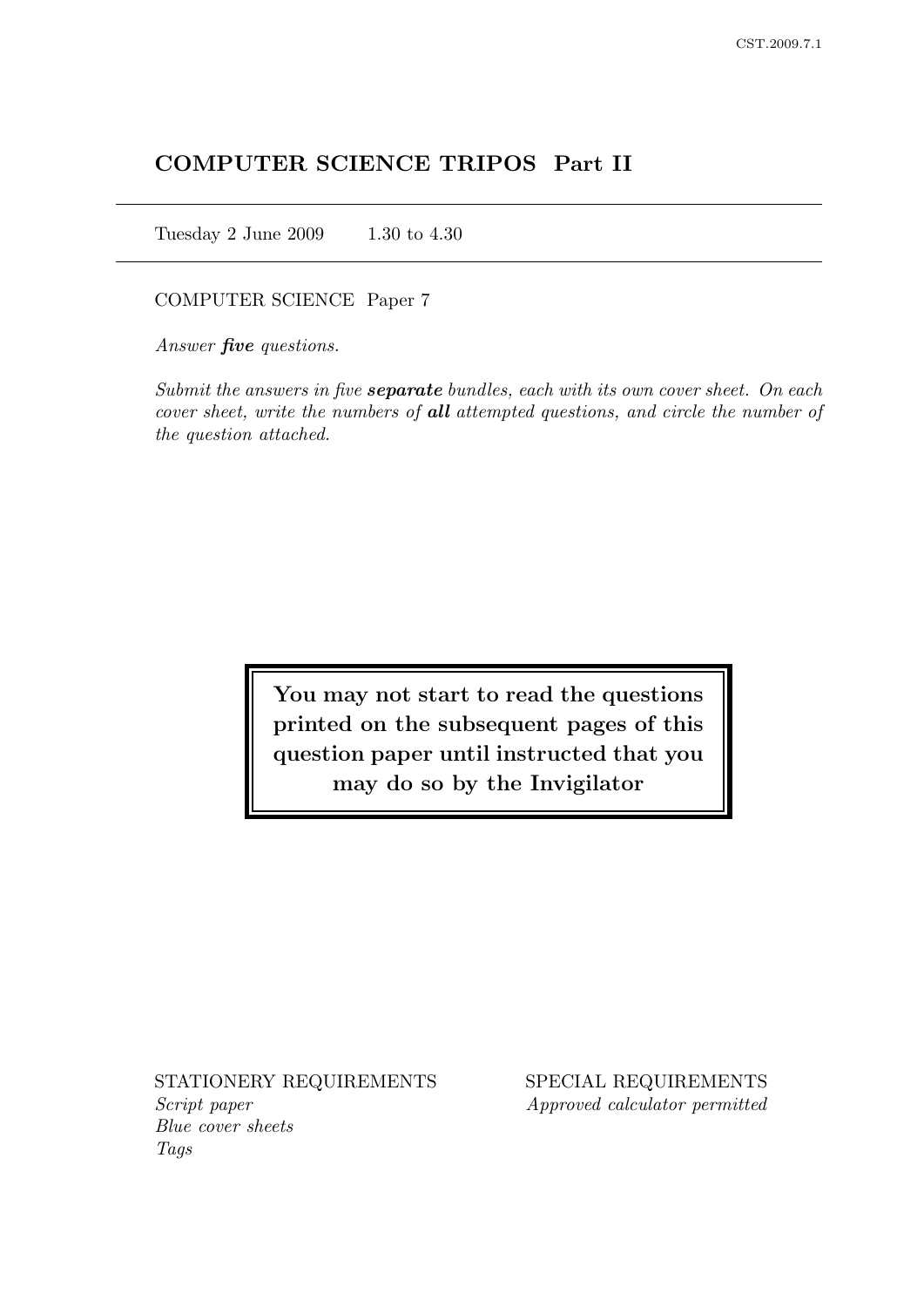## 1 Additional Topics

- (a) Briefly describe what is meant by *active* and *passive* RFID tags. [2 marks]
- (b) Some RFID manufacturers now produce semi-active RFID tags, where a battery is used to power the microelectronics but backscattering is used for all radio communications. Give two advantages and two disadvantages of such tags. [4 marks]
- (c) Consider a typical binary tree search applied to identify all RFID tags within range of a transmitter. Each request takes the form  $\lceil \text{ REQ} \rceil \rceil \text{X}$ , where REQ is a c-bit command ID, F is the  $f < K$  filter bits and X is a  $(K - f)$ bit sequence of 1s. Any response then has the form  $\left[ \n\ \mathbf{RESP} \mid \mathbf{F} \mid \mathbf{I} \right]$ , where RESP is a c-bit command ID, F is the first f bits of the replying tag's ID and I represents the remaining  $(K - f)$  bits of that ID.

In an attempt to increase efficiency, a manufacturer proposes that the reader just send  $\lceil \text{REQ} \rceil \text{F} \rceil$  and the tags immediately respond with  $\lceil \text{I} \rceil$ .

- (i) What addition would you have to make to the communications protocol for this to work? What would its overhead be in bits? [3 marks]
- $(ii)$  Derive an expression for the proportional reduction in search time that this new scheme would provide. Estimate the value of the ratio for a typical tag on the market today. [5 marks]
- (d) In a probabilistic RFID scheme, the reader transmits the number of slots in a round, N. RFID tags choose a slot uniformly at random and transmit their ID in it. Suggest how to estimate the number of tags in range based only on one round at the reader.

[Hint: Consider the expected number of slots with a given property such as being empty or containing a collision.]

[6 marks]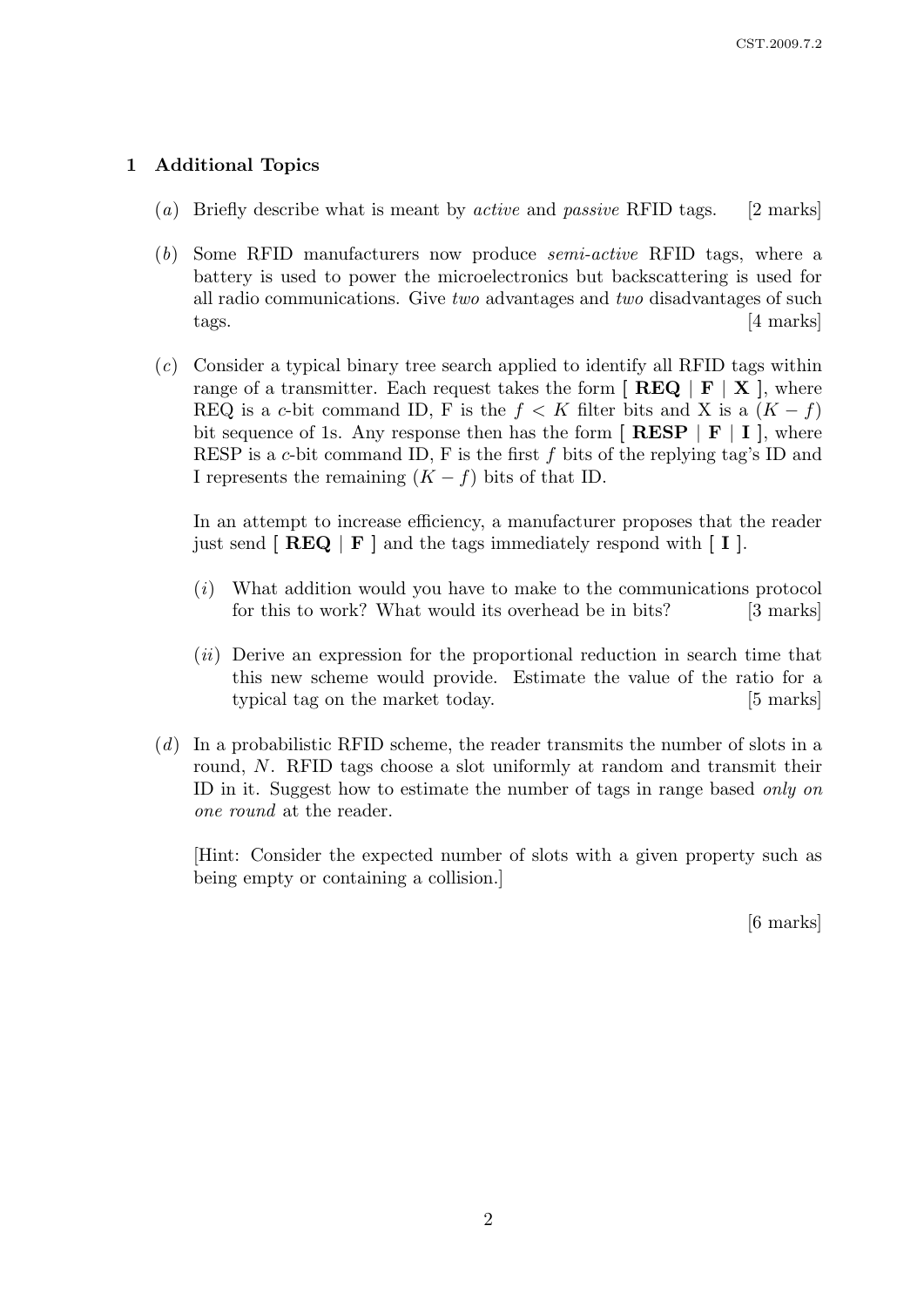# 2 Advanced Graphics

| (a) |                                                                                                                     | State the Jordan curve theorem.                                                                                                                            | $[1 \text{ mark}]$            |
|-----|---------------------------------------------------------------------------------------------------------------------|------------------------------------------------------------------------------------------------------------------------------------------------------------|-------------------------------|
| (b) | Given point V and simple convex planar polygon $P = \{v_0, v_1, \ldots, v_{n-1}\}\$ in $\mathbb{R}^3$ ,<br>express: |                                                                                                                                                            |                               |
|     | (i)                                                                                                                 | A test for whether $V$ is coplanar with $P$ .                                                                                                              | $\left[1 \text{ mark}\right]$ |
|     |                                                                                                                     | $(ii)$ A test for whether V lies <i>strictly inside P</i> .                                                                                                | [2 marks]                     |
|     |                                                                                                                     | ( <i>iii</i> ) A test for whether V lies on the border of P.                                                                                               | $[1 \text{ mark}]$            |
| (c) | (i)                                                                                                                 | Describe an algorithm for ray-tracing a complex CSG (Constructive Solid<br>Geometry) shape. How could your algorithm be represented by a state<br>machine? | 4 marks                       |
|     | $\left( u\right)$                                                                                                   | Identify <i>three</i> Boolean operations that your algorithm would support<br>between primitives.                                                          | 1 mark                        |

- $(iii)$  Would your algorithm perform ray-primitive intersections in local, eye, screen, or world co-ordinates? Why? [2 marks]
- $(d)$  (i) Show that the closed uniform B-Spline of degree 2 and with knot vector  $\{0, 0, 0, 1, 1, 1\}$  is a quadratic Bézier curve. [6 marks]
	- $(ii)$  Sketch the basis functions of the curve's coefficient polynomials. Accuracy is not critical. [2 marks]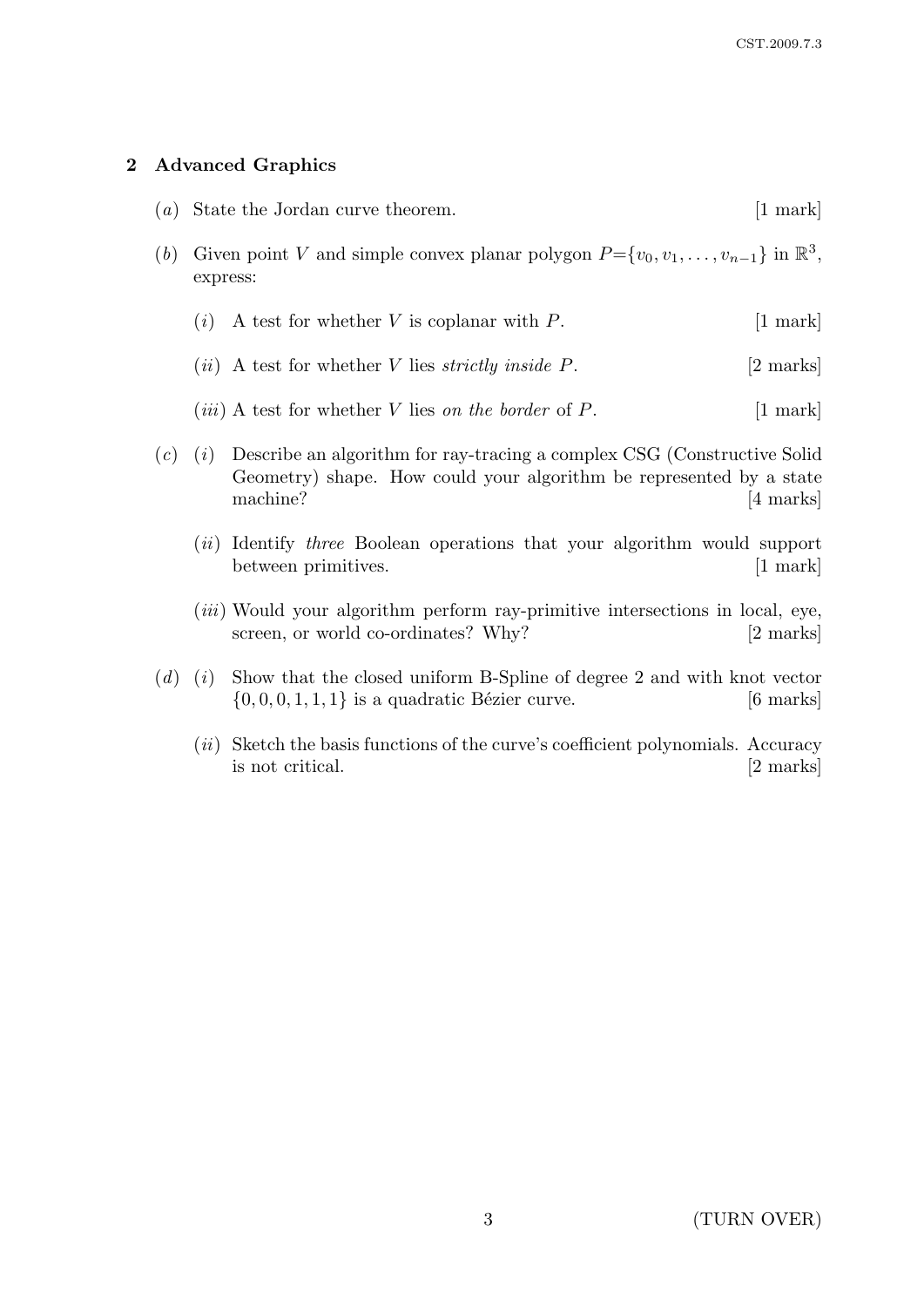### 3 Advanced Systems Topics

- (a) The size and rate of growth of routing tables is an issue of considerable concern for inter-domain routing in the Internet.
	- $(i)$  Describe at least *three* factors that contribute to this problem. [3 marks]
	- (*ii*) How might a distinction between Locators and Identifiers help address this problem? [4 marks]
	- $(iii)$  What are the costs and risks of implementing a Loc/ID split? [4 marks]
- (b) BGP employs a mechanism called *Route Flap Damping* (RFD) to reduce route instabilities.
	- $(i)$  Describe how RFD works.  $[4 \text{ marks}]$
	- $(ii)$  Describe some problems with RFD.  $[2 \text{ marks}]$

(*iii*) Describe another approach to reducing the number of BGP updates. [3 marks]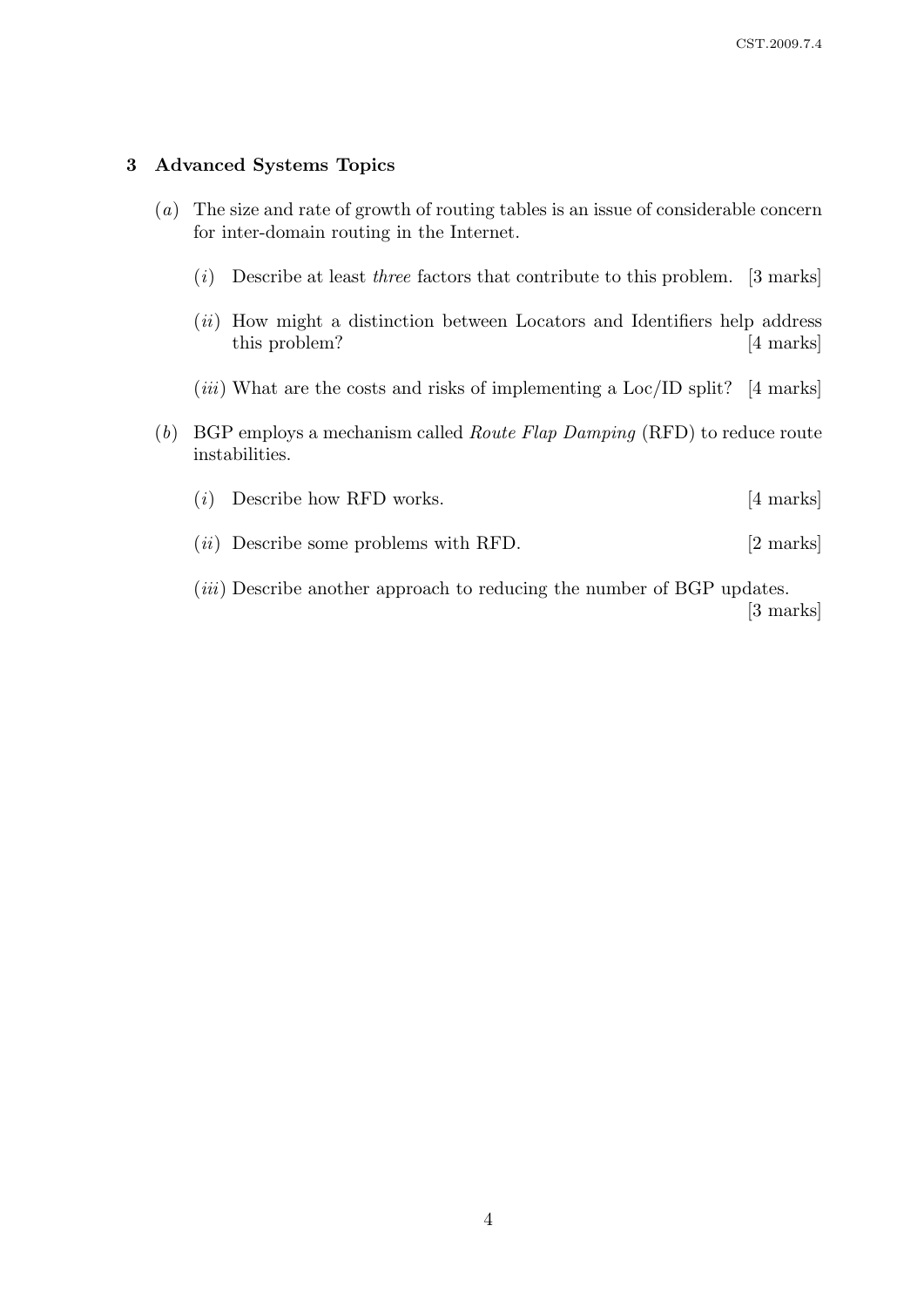# 4 Artificial Intelligence II

Evil Robot has almost completed his Evil Plan for the total destruction of the human race. He has two nasty chemicals, which he has imaginatively called A and B and which are currently stored in containers 1 and 2 respectively. All he has to do now is mix them together in container 3. His designer—an equally evil computer scientist—has equipped Evil Robot with a propositional planning system that allows him to reason about the locations of particular things and about moving a thing from one place to another.

- (a) Explain how this problem might be represented within a propositional planning system. Give specific examples of the way in which the start state and goal can be represented. [5 marks]
- (b) Describe in detail an algorithm that can be used to find a plan using this form of representation. [5 marks]
- (c) Give a specific example of a successor-state axiom using the representation you suggested in part  $(a)$ . [2 marks]
- (d) Explain why in this particular planning problem it might be necessary to include one or more precondition axioms and give an example of such an axiom using your representation. [2 marks]
- (e) Explain why in this particular planning problem it might be necessary to include one or more action exclusion axioms and give an example of such an axiom using your representation. Suggest why it might be unwise to include too many axioms of this type, and explain how a reasonable collection of such axioms might be chosen in a systematic way. [4 marks]
- $(f)$  Explain how in this problem it might be possible to include *state constraints* as an alternative to action exclusion axioms, and give a specific example of such a constraint using your representation. [2 marks]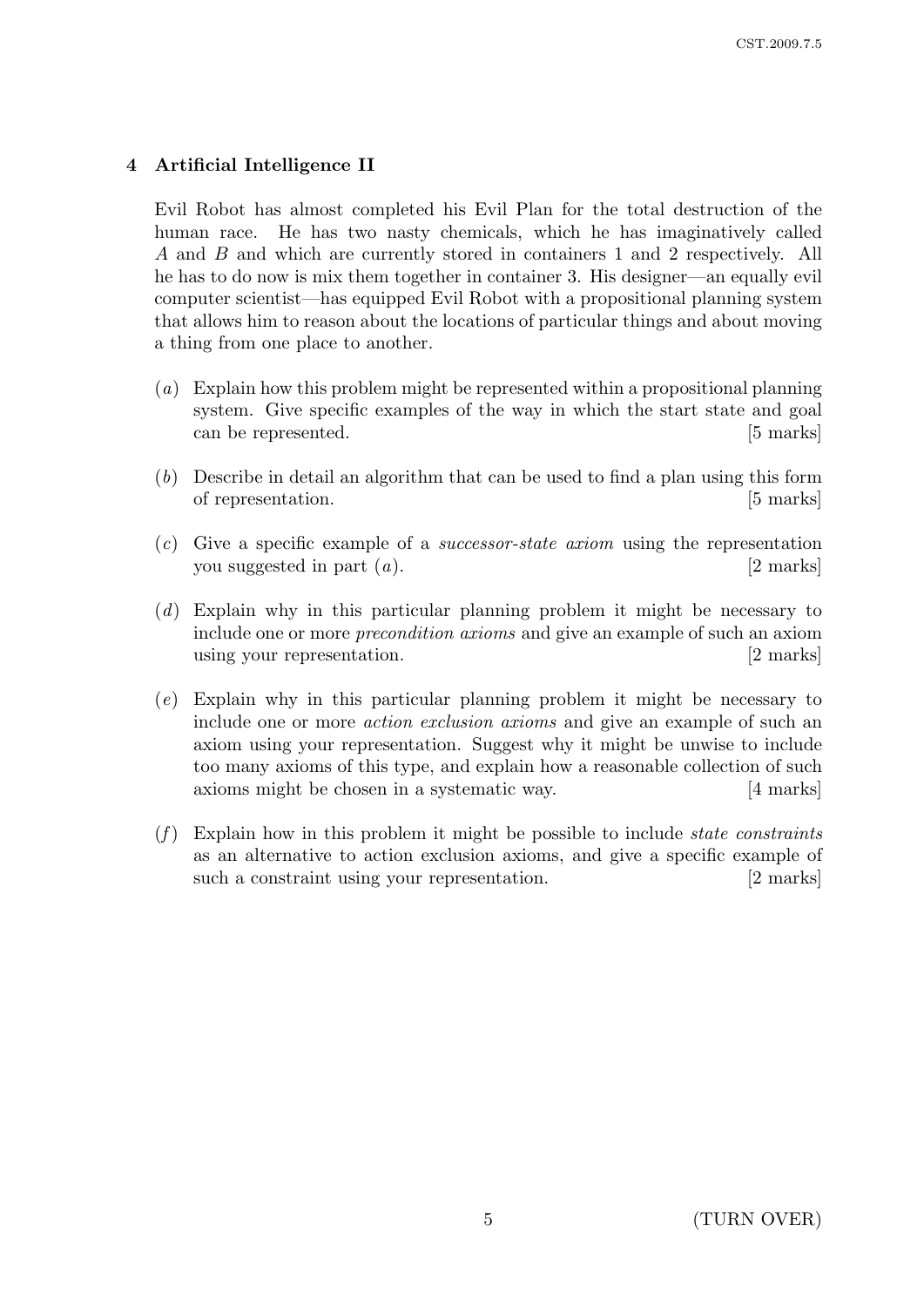## 5 Bioinformatics

- (a) Discuss, with one example, the complexity of the Nussinov algorithm for RNA folding. [5 marks]
- (b) In the context of algorithms on strings, what is the advantage of using spaced seeds in database search? [3 marks]
- (c) Hidden Markov models (HMM) are used to identify genes in genome sequencing projects.
	- (i) Describe how you would build a hidden Markov model to identify genes in a genome sequence. [7 marks]
	- (*ii*) How would you assess the sensitivity and specificity performance of the HMM? [5 marks]

### 6 Business Studies

- (a) Distinguish between *debt* and *equity* financing for a young company. [5 marks]
- (b) You have won a contract to write and supply some software and set up a company to do so. The contract is worth  $\pounds$ 100,000, with 30% payable at start, 20% at a milestone expected to be completed in month 3 after starting, 40% on delivery expected in month 6 and 10% 1 month after delivery. You will need to employ two contract programmers at a rate of  $\pounds$ 2,500 each per month (plus overheads) for the duration of the contract.
	- (i) Draw up an outline cash flow budget. What is the working capital requirement? [5 marks]
	- (ii) You raise investment of £15,000 in the company and arrange a bank loan facility up to another  $\pounds 15,000$  (ignore bank charges and loan interest for this question). You purchase  $\mathcal{L}10,000$  of capital equipment initially (computers etc). Draw up the balance sheet at the end of month 6.

[5 marks]

(iii) The project unfortunately takes an additional two months before passing the milestone. Draw up a revised cash-flow budget including the funds raised and purchases made as specified in part  $(b)(ii)$ . What effect does this have on the working capital requirement? What options do the Directors have if the bank refuses to extend the loan? [5 marks]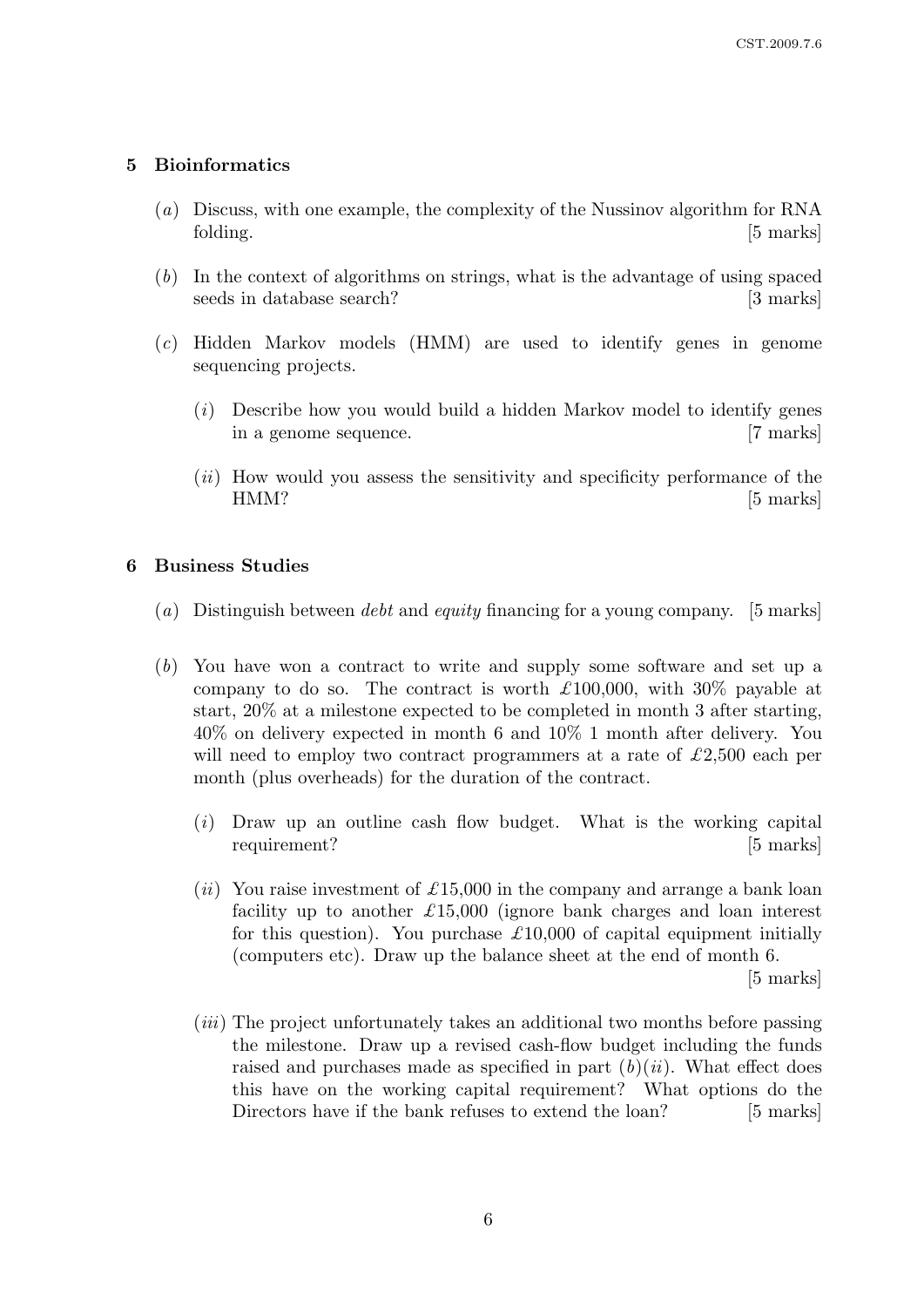## 7 Comparative Architectures

(a) What dependencies exist between the instructions in the code fragment below? Identify both true data dependencies and name dependencies, and for each name dependence indicate whether it is an antidependence or an output dependence. [4 marks]

| LI R1, 25      | $/* R1=25 */$       |
|----------------|---------------------|
| LI R2, 8       | $/* R2=8*/$         |
| ADD R1, R1, R2 | $/* R1=R1+R2*/$     |
| LD $R2, 0(R1)$ | /* R2=mem [R1] $*/$ |

- (b) How would a hardware register renaming mechanism remove the name dependencies? Illustrate your answer by providing a version of the code showing the destination and source registers for each instruction after renaming has taken place. Clearly state what free physical registers you assume are available prior to renaming. [4 marks]
- (c) Why is the removal of name dependencies beneficial within a superscalar processor? [4 marks]
- (d) In addition to removing name dependencies, for what other purposes may register renaming hardware be used in a superscalar processor? [4 marks]
- (e) The out-of-order execution of ALU instructions in a superscalar processor is only constrained by the availability of functional units and true data dependencies. Why must the out-of-order execution of memory instructions (e.g. load and store instructions) be constrained further? [4 marks]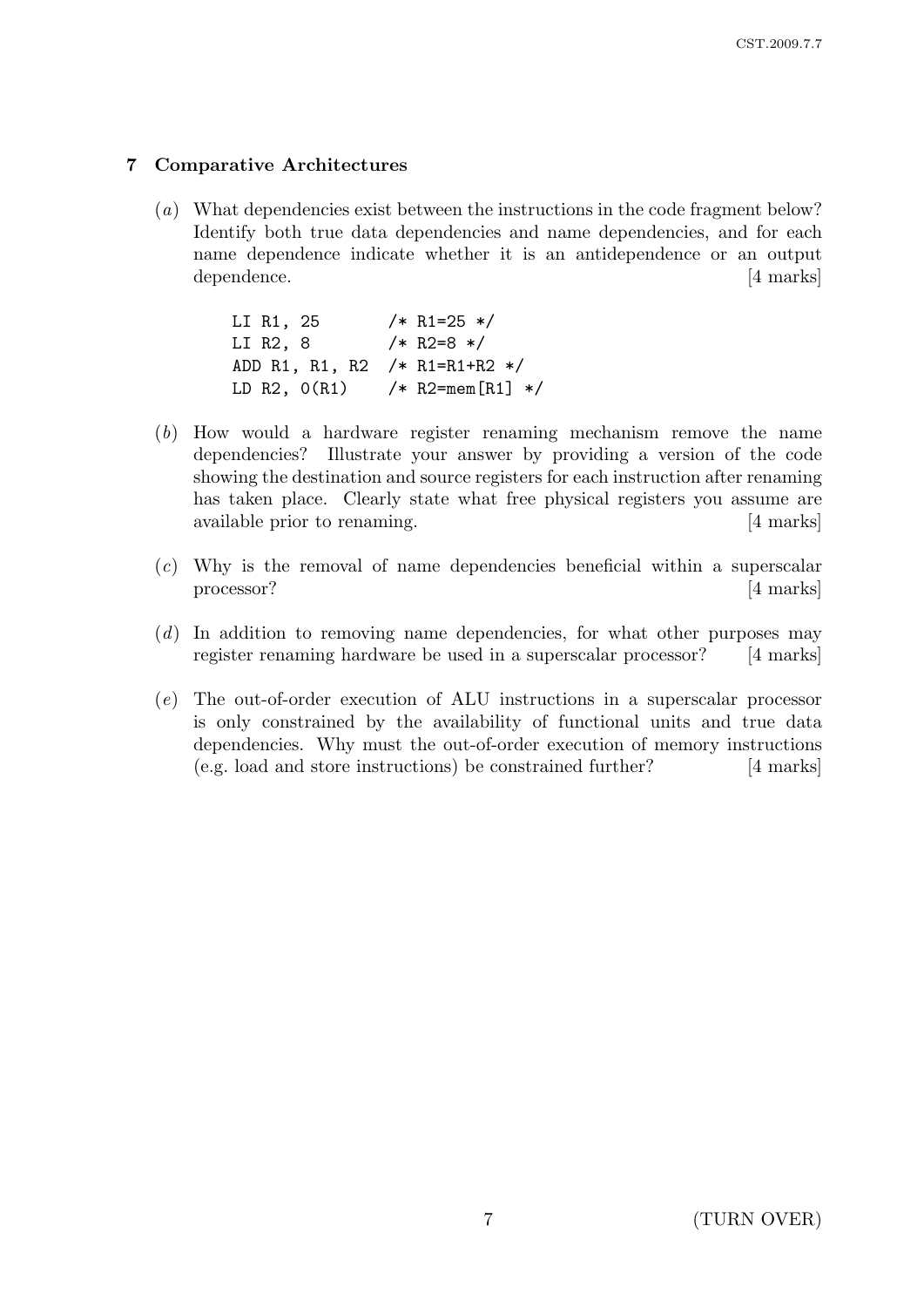### 8 Denotational Semantics

- (a) Let D be a poset and let  $f: D \to D$  be a monotone function. Give the definition of the *least pre-fixed point*,  $f(x(f))$ , of f. [3 marks]
- (b) Let  $D, E$  be domains and let  $p : D \to E$  and  $q : E \to D$  be continuous functions.
	- (*i*) Prove that  $\operatorname{fix}(q \circ p) \sqsubseteq q(\operatorname{fix}(p \circ q))$ . [4 marks]
	- (*ii*) Thereby also prove that  $p(fix(q \circ p)) \sqsubseteq fix(p \circ q)$ . [4 marks]

Hence,

- (\*)  $fix(q \circ p) = q(fix(p \circ q))$  and  $p(fix(q \circ p)) = fix(p \circ q)$ .
- (c) Let D, E be domains and let  $f : (D \times E) \to D$  be a continuous function. Define  $f^{\dagger}: E \to D$  to be the function  $f^{\dagger} \stackrel{\text{def}}{=} \lambda e \in E$ .  $\text{fix}(\lambda d \in D, f(d, e))$ . Show that  $f^{\dagger}$  is continuous. [5 marks]

Analogously, for a continuous function  $g:(D\times E)\to E$ , let  $g^{\ddagger}:D\to E$  be the function  $g^{\ddagger} \stackrel{\text{def}}{=} \lambda d \in D$ .  $\mathit{fix}(\lambda e \in E. g(d, e))$ . Then  $g^{\ddagger}$  is continuous.

- (d) Let  $D, E$  be domains and let  $f : (D \times E) \to D$  and  $q : (D \times E) \to E$  be continuous functions. Define  $h : (D \times E) \to (D \times E)$  to be the continuous function  $h \stackrel{\text{def}}{=} \lambda(d, e) \in D \times E$ .  $(f(d, e), g(d, e))$ .
	- (*i*) Prove that  $\text{fix}(h) \sqsubseteq (\text{fix}(f^{\dagger} \circ g^{\ddagger}), \text{fix}(g^{\ddagger} \circ f^{\dagger}))$ [2 marks]

[Hint: Recall  $(\star)$  above and the pre-fixed point property of  $f^{\dagger}(e)$  and of  $g^{\ddagger}(d)$ , for  $e = f\hat{i}x(g^{\ddagger} \circ f^{\dagger})$  and  $d = f\hat{i}x(f^{\dagger} \circ g^{\ddagger})$ .

(ii) Let  $\operatorname{fix}(h) = (x, y)$ .

Prove that  $\operatorname{fix}(f^{\dagger} \circ g^{\ddagger}) \sqsubseteq x$  and  $\operatorname{fix}(g^{\ddagger} \circ f^{\dagger})$  $[2$  marks $]$ 

[Hint: Recall the pre-fixed point property of  $(x, y) = f(x/h)$  and the least pre-fixed point property of  $f^{\dagger}(y)$  and of  $g^{\ddagger}(x)$ .

Hence,  $fix(h) = (fix(f^{\dagger} \circ g^{\ddagger}), fix(g^{\ddagger} \circ f^{\dagger})).$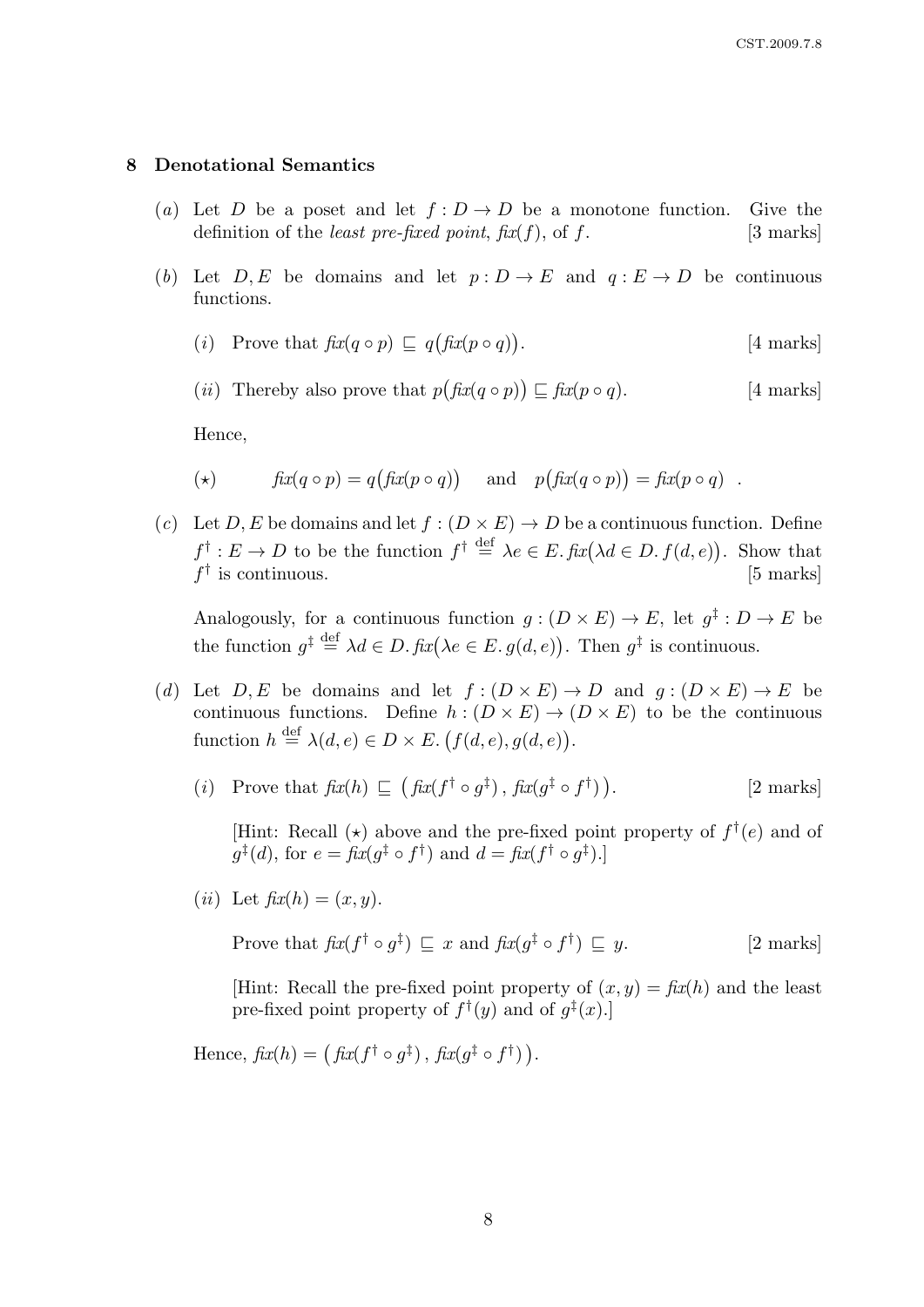## 9 Digital Communication II

(a) Reliable transport protocols typically use retransmission timers to decide when a packet that has not been acknowledged should be resent.

Outline the basis on which, and the mechanisms whereby, TCP computes the retransmission timeout value. [10 marks]

(b) End-to-end Internet protocols such as TCP compute a viable transmission rate by adjusting a sliding window.

Describe the set of procedures that TCP uses continually to calculate the congestion window. [10 marks]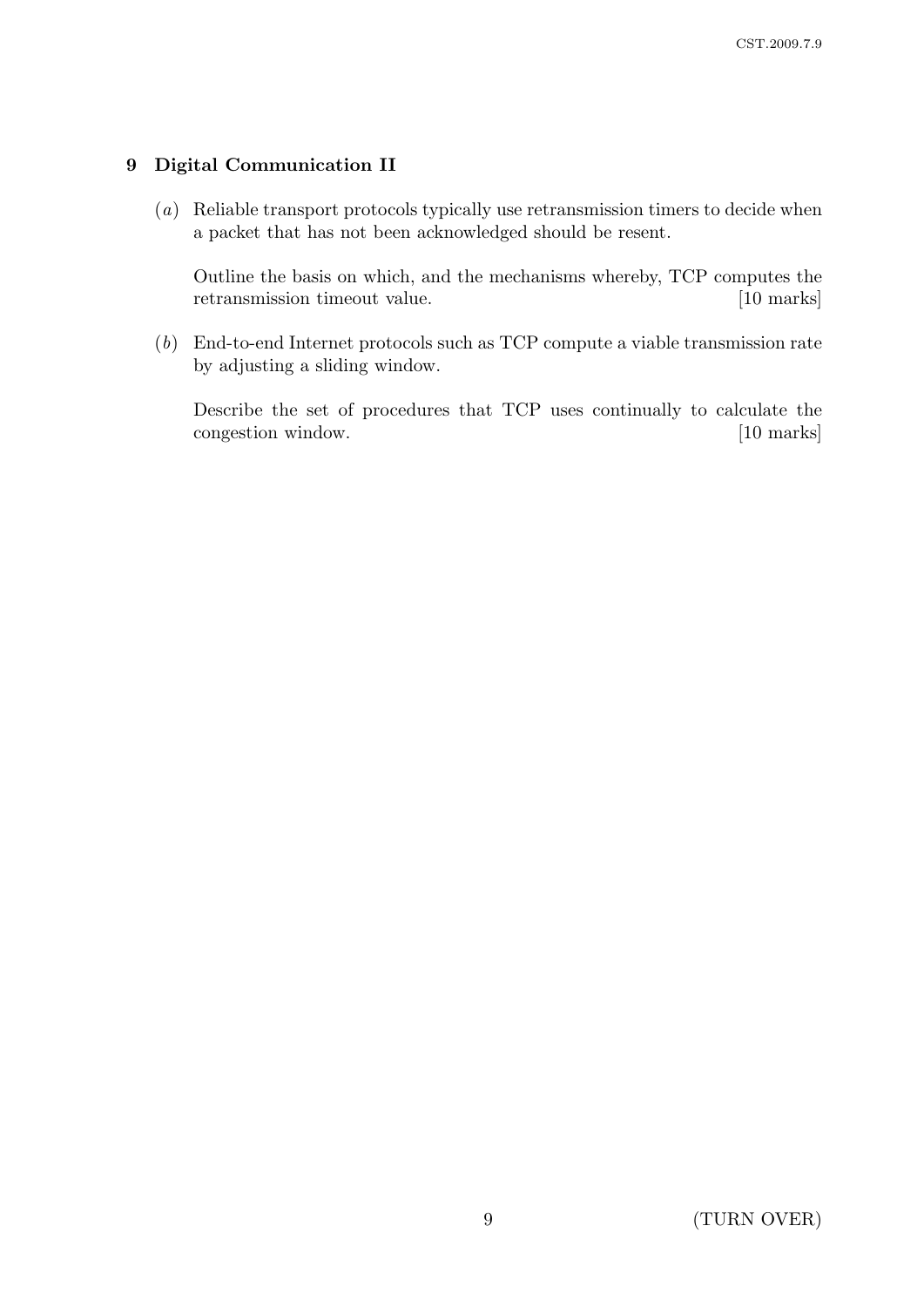### 10 Human–Computer Interaction

You have been assigned responsibility for designing the user interface of a new version of the UK government web facility that is used by taxpayers to make their income tax returns online.

- (a) You suspect that different taxpayers use the online tax return in a number of quite distinct ways. How might you investigate this, and how could you communicate your findings to the development team? [2 marks]
- (b) A study of the system data logs shows two surprising patterns of behaviour. Some users repeatedly enter different values and then change them, apparently trying out the results. The other pattern includes long pauses between entering each piece of data, with the same users accessing help and documentation pages in alternation with data entry pages.
	- $(i)$  How might you account for these two patterns? [4 marks]
	- (ii) What usability analysis procedures might you carry out to improve usability of the system for these two classes of user? [4 marks]
	- (*iii*) What improvements might be experienced by each class as a result? [4 marks]
- (c) After the project has begun, it is decided that the new design should also support two further classes of user: those who do not want to make a tax return online, but simply need to find out what paper documents to request, and staff within the tax office who need to use the system to review people's tax returns when the taxpayer rings up with a telephone enquiry.

What usability analysis procedures might you use when customising the user interface for these classes of user, and what improvements might they experience as a result?  $[6 \text{ marks}]$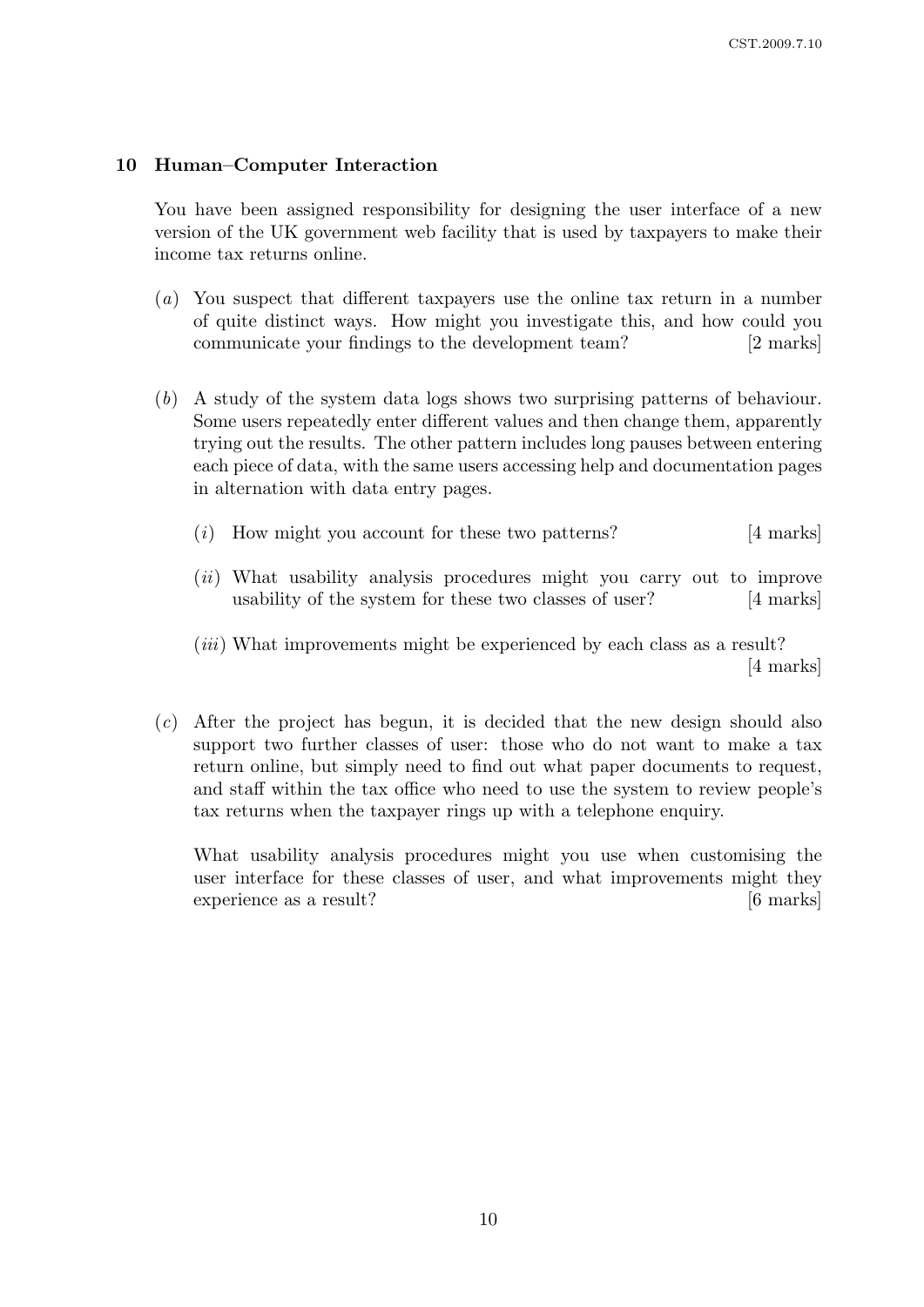#### 11 Information Theory and Coding

- (a) Let X and Y be discrete random variables over state ensembles  $\{x\}$  and  $\{y\}$  having probability distributions  $p(x)$  and  $p(y)$ , conditional probability distributions  $p(x|y)$  and  $p(y|x)$ , and joint probability distribution  $p(x, y)$ . Using only these quantities, provide expressions for each of the following:
	- (i) The joint uncertainty  $H(X, Y)$  about both random variables. [2 marks]
	- (*ii*) The uncertainty  $H(X|y = b_i)$  about random variable X once it is known that variable Y has taken on a particular value  $y = b_j$ . [2 marks]
	- (*iii*) The average uncertainty  $H(X|Y)$  remaining about random variable X when  $Y$  is known.  $[2 \text{ marks}]$
	- (iv) The mutual information  $I(X; Y)$  between random variables X and Y. (Your answer can use expressions you have defined above.) [2 marks]
	- (v) The union of  $H(X|Y)$ ,  $I(X;Y)$ , and  $H(Y|X)$ . [2 marks]
- (b) A noisy binary communication channel randomly corrupts bits with probability p, so its channel matrix is:

$$
\left(\begin{array}{cc} 1-p & p \\ p & 1-p \end{array}\right)
$$

(i) If the input bit values  $\{0,1\}$  are equiprobable, what is the mutual information between the input and output for this noisy channel?

[2 marks]

- (*ii*) What is the *channel capacity* of this noisy channel?  $[1 \text{ mark}]$
- (*iii*) If an error-correcting code were designed for this noisy channel, what would be the maximum possible entropy of an input source for which reliable transmission could still be achieved? Express your answer in terms of  $p$ .  $\boxed{1 \text{ mark}}$
- $(iv)$  Name the theorem by Shannon that is the basis for the result in  $(iii)$ . [1 mark]
- (c) Explain why the encoding of continuous signals into sequences of coefficients on Gabor wavelets encompasses, as special cases, both the delta function sampling basis and the Fourier Transform basis. Show how one particular parameter determines where a signal representation lies along this continuum that bridges from delta function sampling to the complex exponential. [5 marks]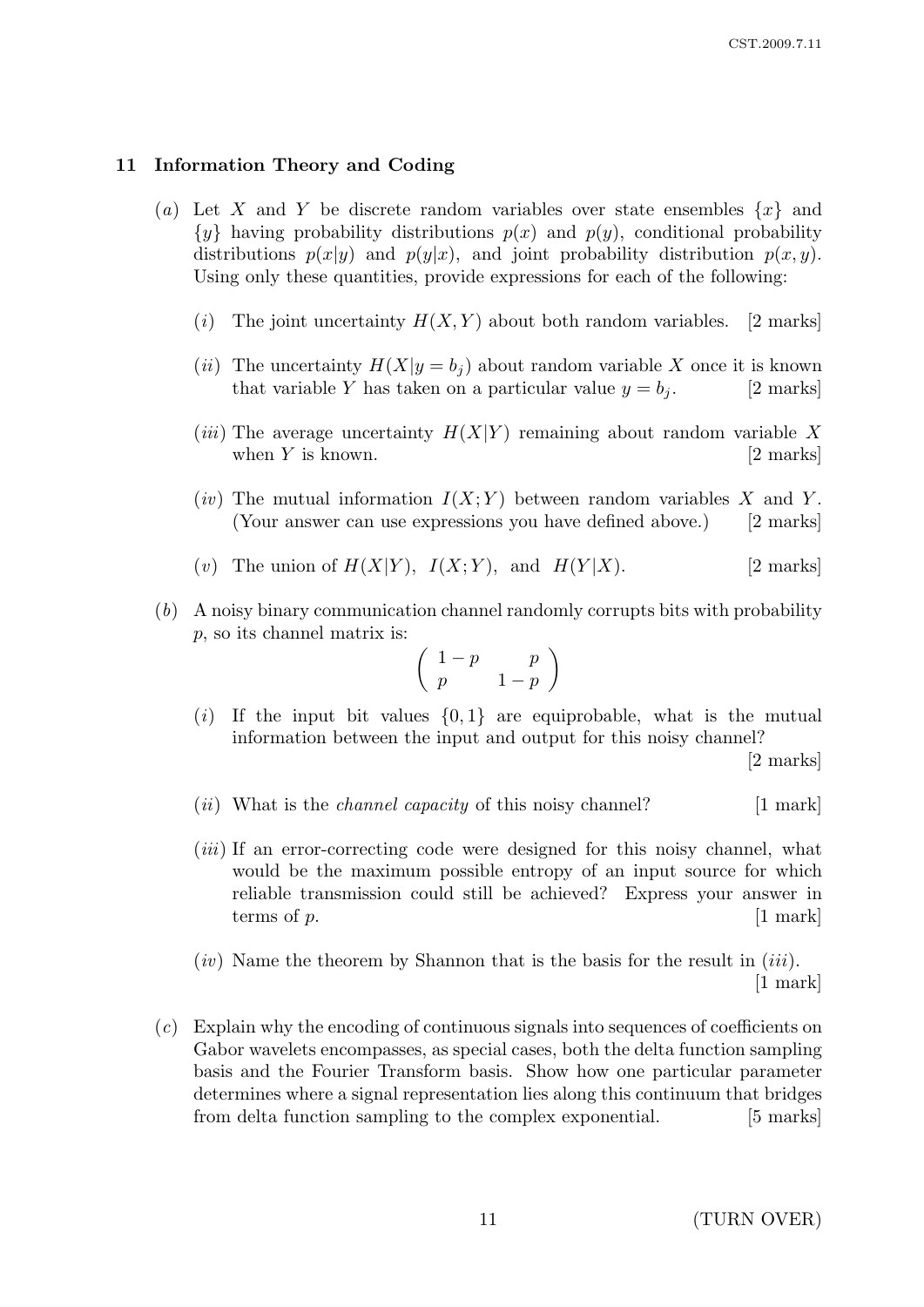## 12 Optimising Compilers

(a) Explain two concepts of a variable being *live –* one related to execution behaviour and one related to the structure of a program. Relate them by implication, and explain their relative ease of computation in a compiler.

[4 marks]

(b) Explain how live variable analysis can be used to allocate variables to registers by colouring. Give and justify an algorithm that performs this colouring, particularly noting how it avoids early decisions causing inconvenient early choices of colour. [5 marks]

Let  $K_n$  be the graph of n nodes, each having an edge to each other; let  $C_n$  have n nodes, but with n edges arranged to give a cycle; and let  $S$  be  $C_4$  with an additional edge forming a diagonal of  $C_4$  seen as a square.

- (c) What is the minimum number of colours necessary to colour  $K_n$ ,  $C_n$  and S? [3 marks]
- (d) How many colours does your algorithm require for  $C_n$  (if it makes arbitrary choices give both best-case and worse-case)? [2 marks]
- (e) Give programs that have  $K_5$ ,  $C_4$  and S as colouring problems for register allocation. [3 marks]
- $(f)$  Give programs in SSA form (or indicate when this is impossible) for the three graphs in part  $(e)$ . [3 marks]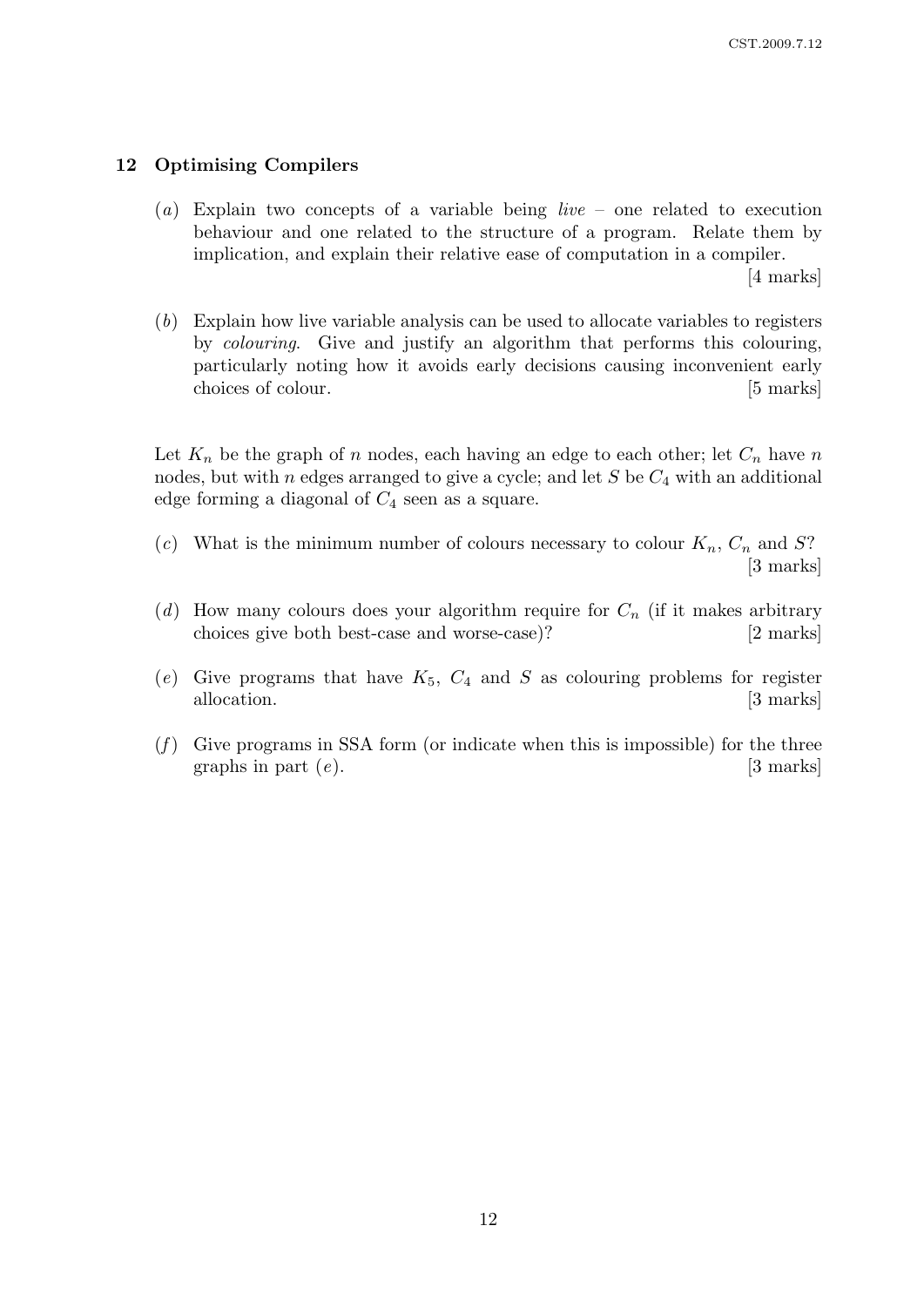## 13 Security

Many critical industries, such as electricity, water, oil and gas, have plant controlled by complex digital systems. These "Supervisory Control and Data Acquisition" (SCADA) systems connect sensors, such as temperature and pressure gauges, with actuators, such as valves and switches, and control rooms. They were originally standalone systems and were thus designed without security mechanisms. However, over the last ten years, they have increasingly acquired Internet connectivity, and now there is serious concern about "cyberterrorism" in the form of online sabotage. As a result, the North American Electric Reliability Corporation (NERC) has ordered critical electricity utilities to protect their networks from 2009 or face substantial fines.

You have been hired by a utility that has several thousand devices on its central sites and several hundred at remote locations (the exact numbers are not known). These devices will disclose data to, or act on data from, anyone who communicates with them using the appropriate protocol.

- (a) Discuss the advantages and disadvantages of the following protective strategies.
	- (i) Implementing fault-tolerant logic in the control system to identify and isolate faulty sensors. [4 marks]
	- $(ii)$  Using a firewall to isolate the control system network from the corporate network and the Internet. [4 marks]
	- (*iii*) Authenticating traffic on the control system network by replacing sensors and actuators by, or supplementing them with, devices that can generate and verify message authentication codes. [4 marks]
- (b) Your customer opts for strategy  $(ii)$  in respect of central sites and strategy  $(iii)$ for remote devices. Sketch an overall system design and discuss any residual risk. [8 marks]